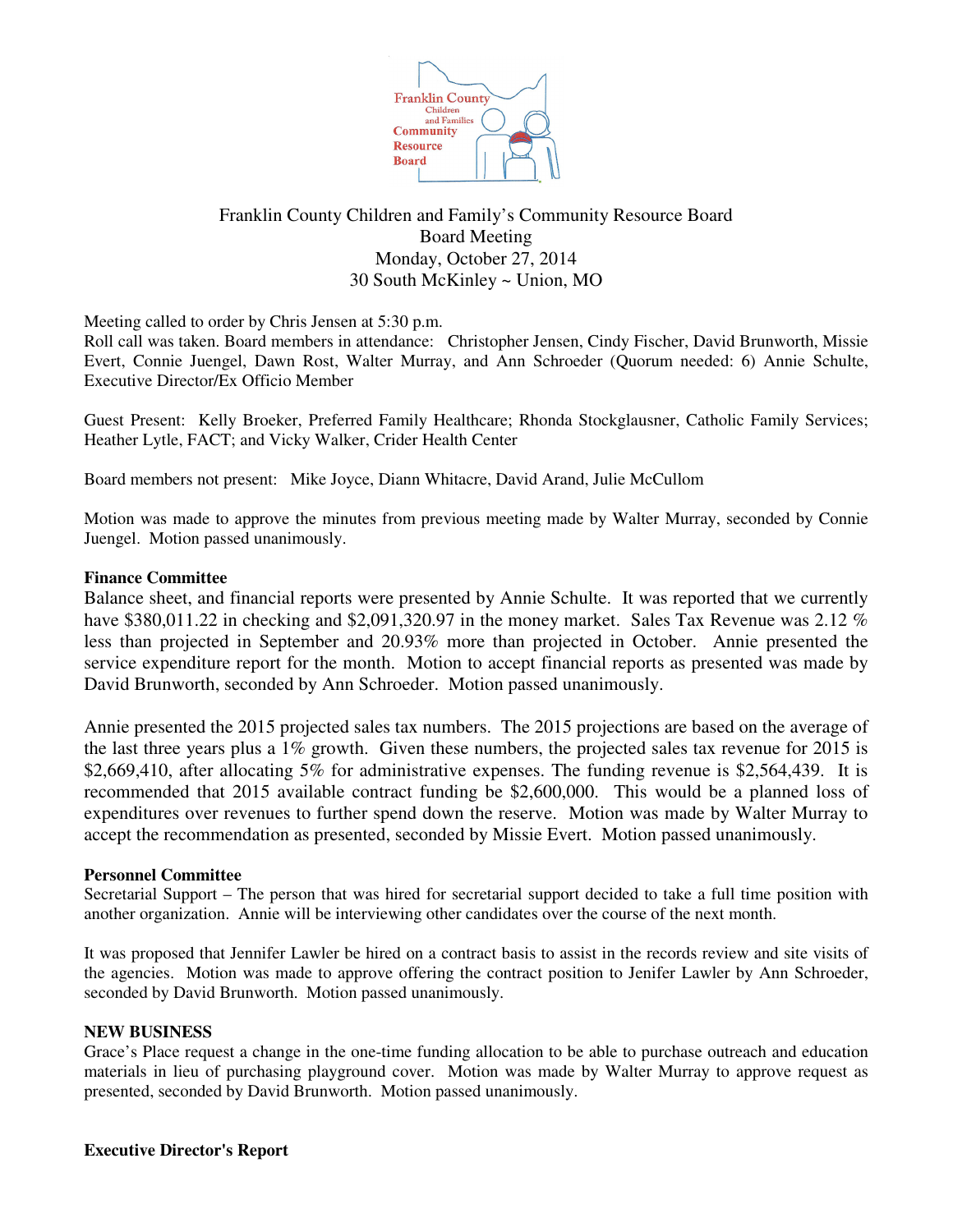CIT Coordinating Council – The coordinating council will be hosting a banquet on November 20, 2014 in Washington to honor police officers who have gone over and beyond when responding to individuals who are experiencing a mental health crisis. Motion was made by David Brunworth, seconded by Connie Juengel to support the CIT coordinating council through a sponsorship to offset the cost of the event out of the already approved budget line item of community fund in the administrative budget. Motion passed unanimously.

Prevent the Zombie Apocalypse Run – The run will be held on November  $1<sup>st</sup>$  with registration beginning at  $11:00$ am and the Run beginning at Noon. The event is in Labadie.

Franklin County System of Care Team – The Franklin County SOC was highlighted at the recent state-wide System of Care summit. Annie presented on behalf of Franklin County.

Legislative Update – Working together with the Executive Directors of other county children's services funds, a plan is being developed to ensure the integrity of the enabling legislation and the voice of the voters.

#### **OLD BUSINESS**

Needs Assessment Update – The needs assessment has been presented and will be made public tomorrow

Motion was made by Walter Murray to go into closed session pursuant to RSMo 610.021 Section 2 Leasing, purchase or sale of real estate by a public governmental body where public knowledge of the transaction might adversely affect the legal consideration and Section 12 the purpose of which is to evaluate request for funding and make determinations on future contracts for services, seconded by Connie Juengel. Roll call vote was taken; Christopher Jensen - Yea, Cindy Fischer - Yea, David Brunworth - Yea, Missie Evert - Yea, Connie Juengel - Yea, Dawn Rost - Yea, Walter Murray - Yea, and Ann Schroeder - Yea

#### CLOSED SESSION MINUTES

Children's Non-Profit Incubator/Centralized Location –A motion was made by Walter Murray to ratify the contract entered into the 4<sup>th</sup> of September by Chris Jensen as Chairman of the Board of the FCCRB with Jennifer Newbanks, President of Central Markets to purchase the property located at 10 East Locust Street, Union, MO for the price of \$700,000 given that a list of contingencies are met, seconded by Dawn Rost. Roll call vote was taken; Christopher Jensen - Yea, Cindy Fischer - Yea, David Brunworth - Yea, Missie Evert - Yea, Connie Juengel - Yea, Dawn Rost - Yea, Walter Murray - Yea, and Ann Schroeder - Yea

## **Selection and Review Committee**

Selection and Review committee presented to the board recommendations for funding 2015 general service contracts (attached). Discussion over individual request was had, highlighting new programs and changes to existing programs. Motion was made by David Brunworth to accept the recommendations of the Selection and Review committee with the exception of Portals/Buddies not Bullies and WINGS/Parents as Teachers, seconded by Missie Evert. Roll call vote was taken; Christopher Jensen - Yea, Cindy Fischer - Yea, David Brunworth - Yea, Missie Evert - Yea, Connie Juengel - Yea, Dawn Rost - Yea, Walter Murray - Yea, and Ann Schroeder - Yea

Motion was made by David Brunworth to accept the recommendation of the Selection and Review committee of the Portals/Buddies not Bullies and WINGS/Parents as Teachers request, seconded by Missie Evert. Roll call vote was taken; Christopher Jensen - Abstain, Cindy Fischer - Yea, David Brunworth - Yea, Missie Evert - Yea, Connie Juengel - Yea, Dawn Rost - Yea, Walter Murray - Yea, and Ann Schroeder - Yea

Motion was made by David Brunworth to accept the recommendation of the Selection and Review committee to contract with Foundations for Franklin County through Special Projects to partner with other community organizations to provide funding for the School Safety Coordinator for Franklin County, seconded by Ann Schroeder. Roll call vote was taken; Christopher Jensen - Yea, Cindy Fischer - Yea, David Brunworth - Yea, Missie Evert - Yea, Connie Juengel - Yea, Dawn Rost - Yea, Walter Murray - Abstain, and Ann Schroeder - Yea